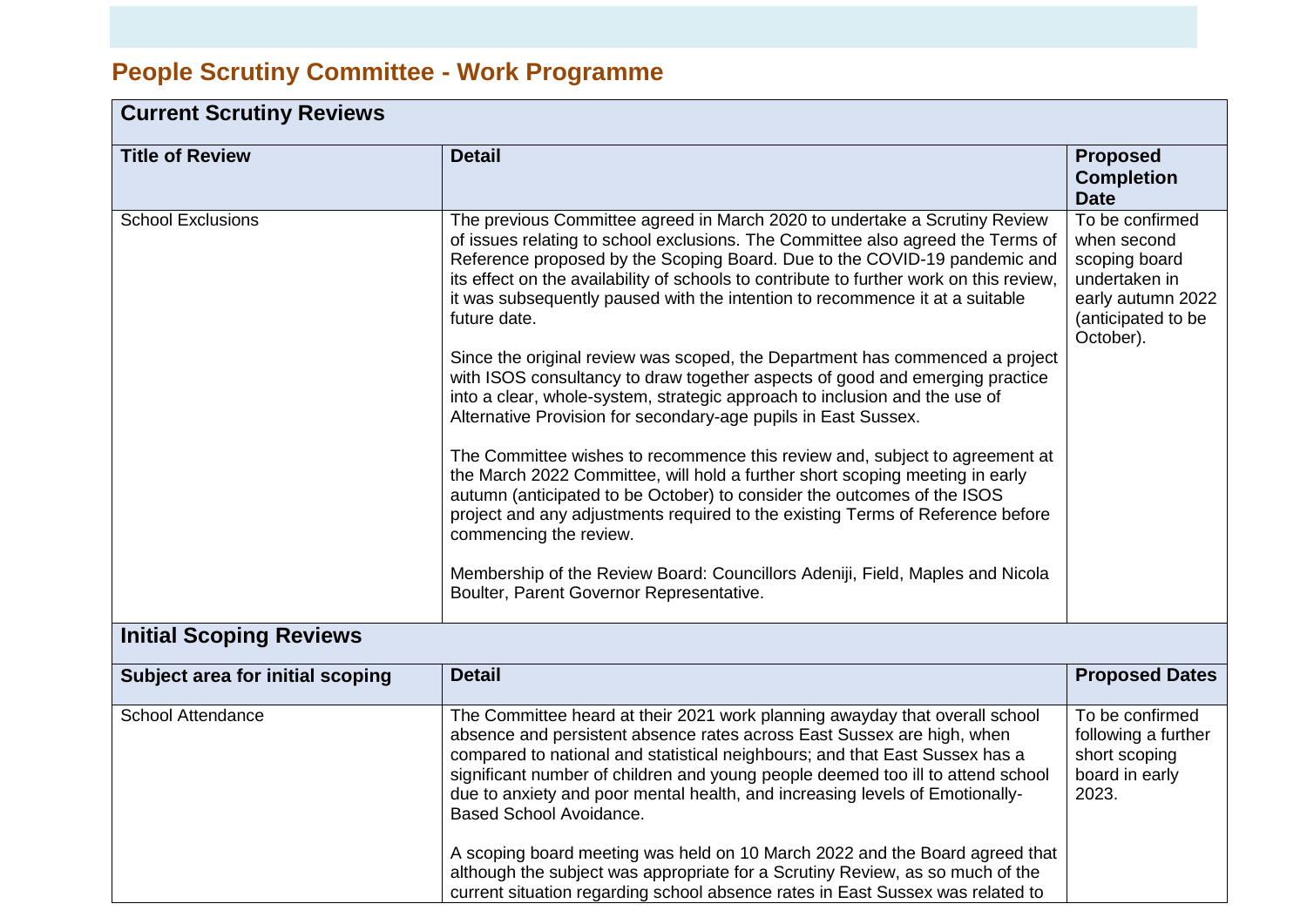|                                                                          | the ongoing impact of, and disruption from, the coronavirus pandemic, it was too<br>early for the Committee to undertake a scrutiny review of school attendance.<br>The Board therefore agreed that the review should commence in Spring 2023<br>when we expect to have a clearer sense of the long-term impact of COVID on<br>school absences. Subject to agreement at the March 2022 Committee, a further<br>short scoping board meeting will be held in early 2023 to build on issues<br>discussed at the 2022 scoping board and draft Terms of Reference for this<br>review. In the interim, an update on school attendance data will be reported to<br>the November 2022 Committee as part of the work programme update to<br>support work programming of this review.                                                                                                                                                                                                                                                                                                                                                                                                                                                                                                                                                                        |                                |  |
|--------------------------------------------------------------------------|----------------------------------------------------------------------------------------------------------------------------------------------------------------------------------------------------------------------------------------------------------------------------------------------------------------------------------------------------------------------------------------------------------------------------------------------------------------------------------------------------------------------------------------------------------------------------------------------------------------------------------------------------------------------------------------------------------------------------------------------------------------------------------------------------------------------------------------------------------------------------------------------------------------------------------------------------------------------------------------------------------------------------------------------------------------------------------------------------------------------------------------------------------------------------------------------------------------------------------------------------------------------------------------------------------------------------------------------------|--------------------------------|--|
|                                                                          | Membership of the Scoping Board: Cllrs Adeniji, di Cara, Field and Howell<br>(Chair) and Nicola Boulter, Parent Governor Representative.                                                                                                                                                                                                                                                                                                                                                                                                                                                                                                                                                                                                                                                                                                                                                                                                                                                                                                                                                                                                                                                                                                                                                                                                           |                                |  |
| <b>Suggested Potential Future Scrutiny Review Topics</b>                 |                                                                                                                                                                                                                                                                                                                                                                                                                                                                                                                                                                                                                                                                                                                                                                                                                                                                                                                                                                                                                                                                                                                                                                                                                                                                                                                                                    |                                |  |
| <b>Suggested Topic</b>                                                   | <b>Detail</b>                                                                                                                                                                                                                                                                                                                                                                                                                                                                                                                                                                                                                                                                                                                                                                                                                                                                                                                                                                                                                                                                                                                                                                                                                                                                                                                                      |                                |  |
| <b>Elective Home Education</b>                                           | The Committee heard at their 2021 work planning awayday that issues relating to the increase in the<br>numbers of children being electively home educated (EHE) remain a concern for the Children's<br>Services Department and expressed an interest in scrutinising the work the Department is doing in<br>response.<br>The Committee also heard about national developments expected to impact future policy and the<br>approaches of local authorities in this area, including an Education Committee enquiry into<br>strengthening home education (published July 2021) and a judicial review into the approach taken by<br>Portsmouth City Council to assurance on EHE. In February 2022, the Government published its<br>response to its 'Children not in school' consultation which outlined that, subject to the necessary time<br>in Parliament, the Government intends to legislate on the proposal to place a duty on local authorities<br>to maintain a register of children not in school.<br>The Committee agreed at the November 2021 meeting to retain this as a potential area for review<br>and an update on the Department's work in this area and national developments impacting this work<br>is scheduled for the November 2022 Committee to support consideration of how and whether to<br>progress with a scrutiny review. |                                |  |
| <b>Scrutiny Reference Groups</b>                                         |                                                                                                                                                                                                                                                                                                                                                                                                                                                                                                                                                                                                                                                                                                                                                                                                                                                                                                                                                                                                                                                                                                                                                                                                                                                                                                                                                    |                                |  |
| <b>Reference Group Title</b>                                             | <b>Subject area</b>                                                                                                                                                                                                                                                                                                                                                                                                                                                                                                                                                                                                                                                                                                                                                                                                                                                                                                                                                                                                                                                                                                                                                                                                                                                                                                                                | <b>Meeting Dates</b>           |  |
| Health and Social Care Integration<br>Programme (HASCIP) Reference Group | The Committee agreed to establish a Reference Group to monitor progress of<br>the East Sussex Health and Social Care Integration Programme and identify                                                                                                                                                                                                                                                                                                                                                                                                                                                                                                                                                                                                                                                                                                                                                                                                                                                                                                                                                                                                                                                                                                                                                                                            | Next meeting:<br>6 April 2022. |  |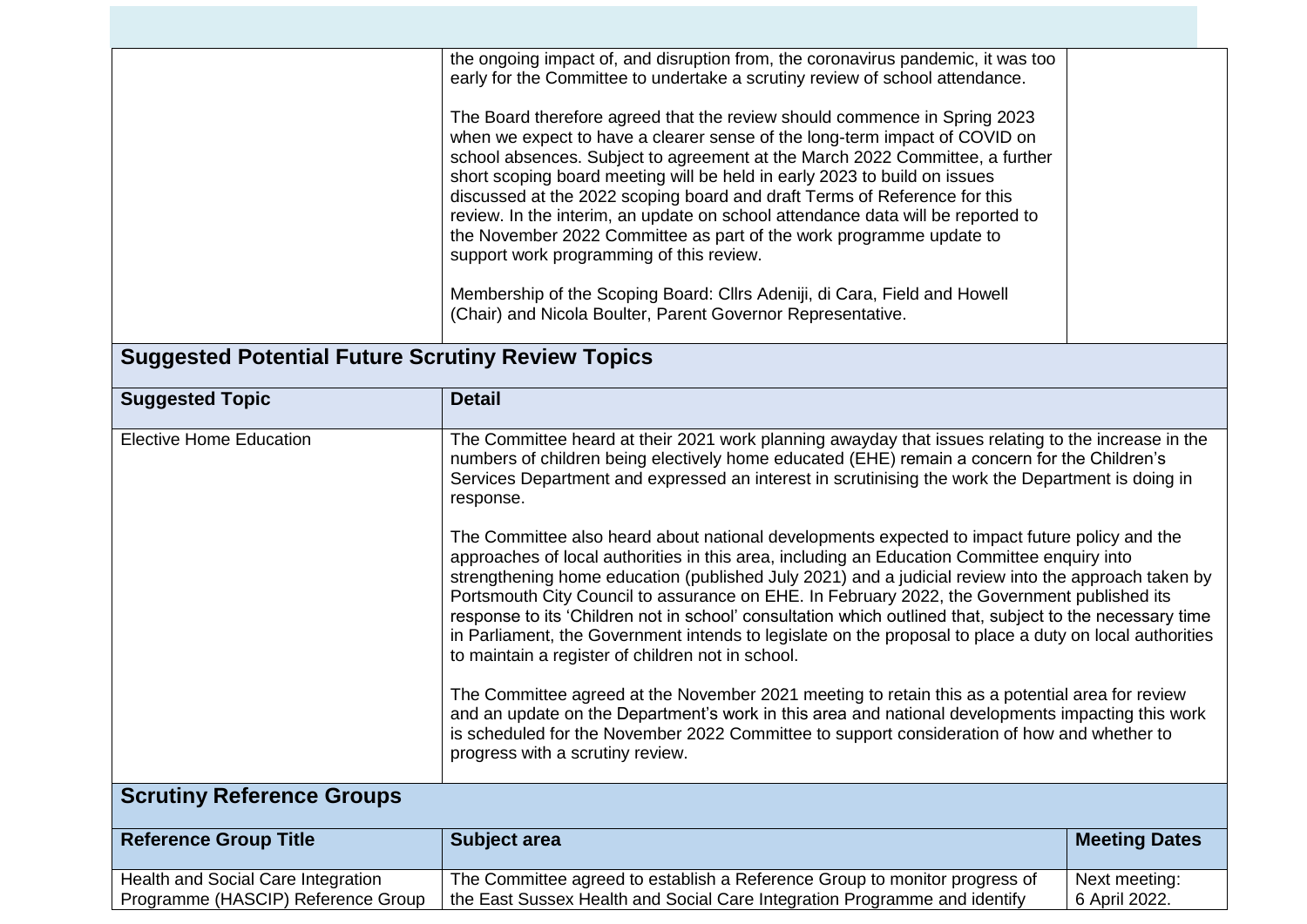|                                                                                  | areas for future scrutiny. It will review HASCIP progress reports provided to the<br>Health and Wellbeing Board (HWB) and meet on an ad hoc basis as required to<br>consider issues arising in more detail.                                                                                                                                                                                                                                         |                                       |
|----------------------------------------------------------------------------------|-----------------------------------------------------------------------------------------------------------------------------------------------------------------------------------------------------------------------------------------------------------------------------------------------------------------------------------------------------------------------------------------------------------------------------------------------------|---------------------------------------|
|                                                                                  | Membership of the group: Councillors Clark, di Cara, Geary, Howell, Ungar and<br>Webb.                                                                                                                                                                                                                                                                                                                                                              |                                       |
| Loneliness and Resilience Scrutiny<br><b>Reference Group</b>                     | The Committee agreed to establish a Loneliness and Resilience Scrutiny<br>Reference Group at its meeting in March 2021. The purpose of the group is to<br>provide scrutiny input into a loneliness project being undertaken by the Adult<br>Social Care and Health Department. The project will aim to develop practical<br>solutions that will help address some of the key negative impacts of loneliness<br>on local communities in East Sussex. | Next meeting:<br>21 March 2022        |
|                                                                                  | The Group have had presentations on progress with the project in August and<br>December 2021. A further meeting is planned to take place in March 2022, for<br>the Group to consider and feed into development of the project's emerging<br>recommendations.                                                                                                                                                                                        |                                       |
|                                                                                  | Membership of the group: Councillors Clark, Geary, Maples, Howell, Ungar and<br>Webb.                                                                                                                                                                                                                                                                                                                                                               |                                       |
| <b>Educational Attainment and Performance</b><br><b>Scrutiny Reference Group</b> | The Committee agreed in June 2018 to establish a Reference Group to focus on<br>reviewing data on educational attainment in East Sussex and related issues.<br>The group meets on an annual basis.                                                                                                                                                                                                                                                  | Next meeting:<br>Autumn 2022          |
|                                                                                  | Membership of the group: Councillors Adeniji, Field and Howell and Nicola<br>Boulter, Parent Governor Representative.                                                                                                                                                                                                                                                                                                                               |                                       |
| Reconciling Policy, Performance and<br>Resources (RPPR)                          | RPPR Board meet annually to agree detailed comments and any<br>recommendations on the emerging portfolio plans and spending and savings<br>proposals to be put to Cabinet on behalf of the scrutiny committee.                                                                                                                                                                                                                                      | Next meeting:<br>December 2022        |
| <b>Strategic Commissioning Review of Early</b><br>Help Scrutiny Reference Group  | The purpose of this Reference Group is to provide scrutiny input into the<br>Children's Services Department review of Early Help services.                                                                                                                                                                                                                                                                                                          | Next meeting:                         |
|                                                                                  | The Reference Group of the previous Committee requested an opportunity to<br>review progress with the implementation of the revised Early Help strategy in<br>spring 2021, but as some changes were postponed this was deferred and a<br>further meeting will be considered if required.                                                                                                                                                            | Further meeting<br>TBC if appropriate |
|                                                                                  | Membership of the group: to be confirmed if meeting required.                                                                                                                                                                                                                                                                                                                                                                                       |                                       |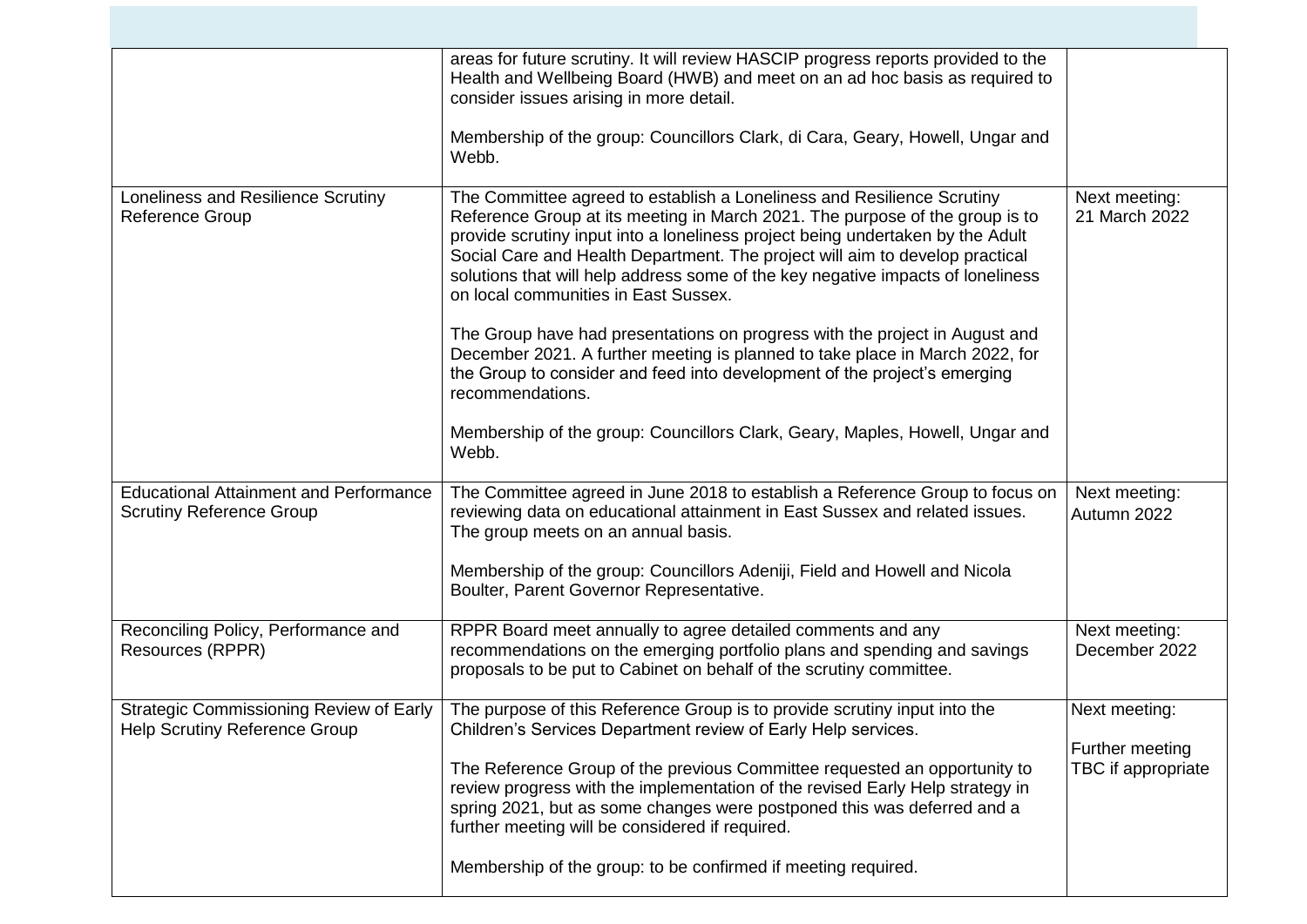| <b>Reports for Information</b>                            |                                                                                                                                                                                                                                                                                                                                                                                                                                                                                                                                                                                                                                                                                                                                                                                                                                                                                           |                                                                       |  |
|-----------------------------------------------------------|-------------------------------------------------------------------------------------------------------------------------------------------------------------------------------------------------------------------------------------------------------------------------------------------------------------------------------------------------------------------------------------------------------------------------------------------------------------------------------------------------------------------------------------------------------------------------------------------------------------------------------------------------------------------------------------------------------------------------------------------------------------------------------------------------------------------------------------------------------------------------------------------|-----------------------------------------------------------------------|--|
| <b>Subject Area</b>                                       | <b>Detail</b>                                                                                                                                                                                                                                                                                                                                                                                                                                                                                                                                                                                                                                                                                                                                                                                                                                                                             | <b>Proposed Date</b>                                                  |  |
| <b>Better Care Fund</b>                                   | Following a request made by the previous Committee at its meeting in March<br>2021, the Director of Adult Social Care undertook to provide Members with a<br>briefing on developments relating to the Better Care Fund. The Department was<br>awaiting guidance from central government for the 2021/22 financial year. Now<br>this has been received the information will be reported to next HASCIP<br>Reference Group, 6 April 2022.                                                                                                                                                                                                                                                                                                                                                                                                                                                   | <b>Next HASCIP</b><br><b>Reference Group</b><br>meeting.              |  |
| Special Educational Needs and Disability<br>(SEND) Review | The Committee heard at their work planning awayday that the Children's<br>Services Department faces challenges in delivering SEND services following<br>reforms to the system implemented in 2014; and that a national major review<br>into support for children with SEND is currently underway, which may make<br>recommendations or provisions that help clarify roles and responsibilities in the<br>system.<br>The Committee has requested a briefing presentation when the national SEND<br>Review is published on the implications of the Review for ESCC and our<br>planned response to inform potential areas for future scrutiny work. If the<br>Review is delayed much into 2022, the Committee has requested a general<br>briefing on the Council's approach to delivering SEND provision, and challenges<br>within that, to inform potential areas for future scrutiny work. | Dependent on<br>publication of<br><b>SEND Review by</b><br>Government |  |
| <b>Training and Development</b>                           |                                                                                                                                                                                                                                                                                                                                                                                                                                                                                                                                                                                                                                                                                                                                                                                                                                                                                           |                                                                       |  |
| <b>Title of Training/Briefing</b>                         | <b>Detail</b>                                                                                                                                                                                                                                                                                                                                                                                                                                                                                                                                                                                                                                                                                                                                                                                                                                                                             | <b>Proposed Date</b>                                                  |  |
|                                                           |                                                                                                                                                                                                                                                                                                                                                                                                                                                                                                                                                                                                                                                                                                                                                                                                                                                                                           |                                                                       |  |
| <b>Future Committee Agenda</b><br><b>Items</b>            |                                                                                                                                                                                                                                                                                                                                                                                                                                                                                                                                                                                                                                                                                                                                                                                                                                                                                           | <b>Author</b>                                                         |  |
| <b>22 July 2022</b>                                       |                                                                                                                                                                                                                                                                                                                                                                                                                                                                                                                                                                                                                                                                                                                                                                                                                                                                                           |                                                                       |  |
| Committee Work Programme                                  | To manage the Committee's programme of work including matters relating to<br>ongoing reviews, initial scoping reviews, future scrutiny topics, reference groups,<br>training and development matters and reports for information.                                                                                                                                                                                                                                                                                                                                                                                                                                                                                                                                                                                                                                                         | Senior Policy and<br><b>Scrutiny Adviser</b>                          |  |
| 27 September 2022                                         |                                                                                                                                                                                                                                                                                                                                                                                                                                                                                                                                                                                                                                                                                                                                                                                                                                                                                           |                                                                       |  |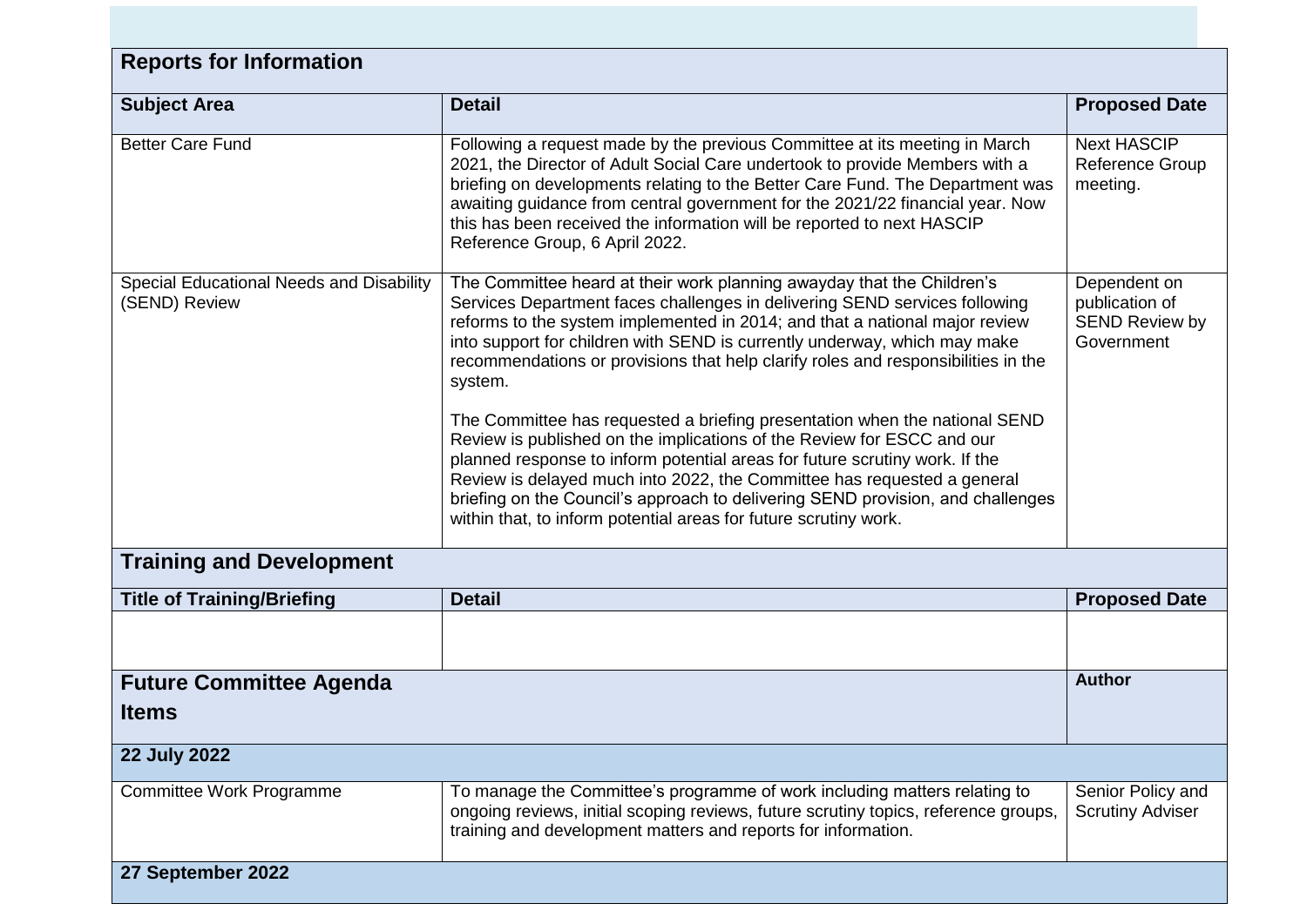| Reconciling Policy, Performance and<br>Resources (RPPR) 2023/24        | The Committee will begin the process of examining the Departmental Portfolio<br>Plans and budget for the 2023/24 financial year.                                                                                                                                                                                                                                                                                                                                                                                                                                                                                                                                                                                                                                                                                                                                                       | Becky Shaw, Chief<br>Executive                                                                                                                                       |
|------------------------------------------------------------------------|----------------------------------------------------------------------------------------------------------------------------------------------------------------------------------------------------------------------------------------------------------------------------------------------------------------------------------------------------------------------------------------------------------------------------------------------------------------------------------------------------------------------------------------------------------------------------------------------------------------------------------------------------------------------------------------------------------------------------------------------------------------------------------------------------------------------------------------------------------------------------------------|----------------------------------------------------------------------------------------------------------------------------------------------------------------------|
| Committee Work Programme                                               | To manage the Committee's programme of work including matters relating to<br>ongoing reviews, initial scoping reviews, future scrutiny topics, reference groups,<br>training and development matters and reports for information.                                                                                                                                                                                                                                                                                                                                                                                                                                                                                                                                                                                                                                                      | Senior Policy and<br><b>Scrutiny Adviser</b>                                                                                                                         |
| Safeguarding Adults Board - Annual<br>Report                           | The Safeguarding Adults Board (SAB) Annual Report outlines the safeguarding<br>activity and performance in East Sussex during the previous financial year, as<br>well as some of the main developments in place to prevent abuse from<br>occurring.                                                                                                                                                                                                                                                                                                                                                                                                                                                                                                                                                                                                                                    | Chair,<br>Safeguarding<br><b>Adults Board</b>                                                                                                                        |
| <b>Annual Review of Safer Communities</b>                              | To update the Committee on performance in relation to Safer Communities in<br>2021/22 and the priorities and issues for 2022/23 that will be highlighted in the<br>Partnership Business Plan. The Committee has requested the update cover<br>progress on work to implement the Strategy for Domestic Abuse<br>Accommodation and Support for Sussex; and to tackle Violence Against Women<br>and Girls.                                                                                                                                                                                                                                                                                                                                                                                                                                                                                | Tom Hook,<br><b>Assistant Director</b><br>- Planning,<br>Performance and<br>Engagement                                                                               |
| East Sussex Safeguarding Children<br>Partnership (ESSCP) Annual Report | Presentation of the annual report of the East Sussex Safeguarding Children<br>Partnership. The Committee requested that:<br>the report provide contextual information on figures included (e.g. trajectory<br>over time) and an update on partnership work on Elective Home Education (at<br>Nov 2021 Committee); and<br>that the section of the report on learning from case reviews covers learning for<br>ESCC from the national review into the death of Arthur Labinjo-Hughes (at Dec<br>2021 presentation on ESCC work on domestic abuse and Violence Against<br>Women and Girls).                                                                                                                                                                                                                                                                                               | Independent<br>Chair, East<br><b>Sussex</b><br>Safeguarding<br>Children<br>Partnership                                                                               |
| 17 November 2022                                                       |                                                                                                                                                                                                                                                                                                                                                                                                                                                                                                                                                                                                                                                                                                                                                                                                                                                                                        |                                                                                                                                                                      |
| Adult Social Care Workforce progress<br>report                         | A scoping board of a scrutiny review of Adult Social Care Workforce Challenges<br>was held in March 2022. The board heard that challenges in recruitment,<br>retention, development and future planning of the ASC workforce are not new or<br>specific to East Sussex and had been compounded by COVID-19. The Board<br>heard that in response, the Department are planning and delivering a wide<br>range of interventions to address these challenges in ESCC's ASC workforce<br>and in the independent sector, building on the learning and recommendations<br>from the People Scrutiny Committee ASC Workforce Review undertaken in<br>2019.<br>As it was too early to know what impact these interventions would have, the<br>Board requested that the Department report back to the Committee with a<br>progress report on the work and the impact it is having in nine months. | Leigh Prudente,<br><b>Assistant Director</b><br>Operations and<br>Samantha<br>Williams, Assistant<br>Director Strategy,<br>Commissioning<br>and Supply<br>Management |